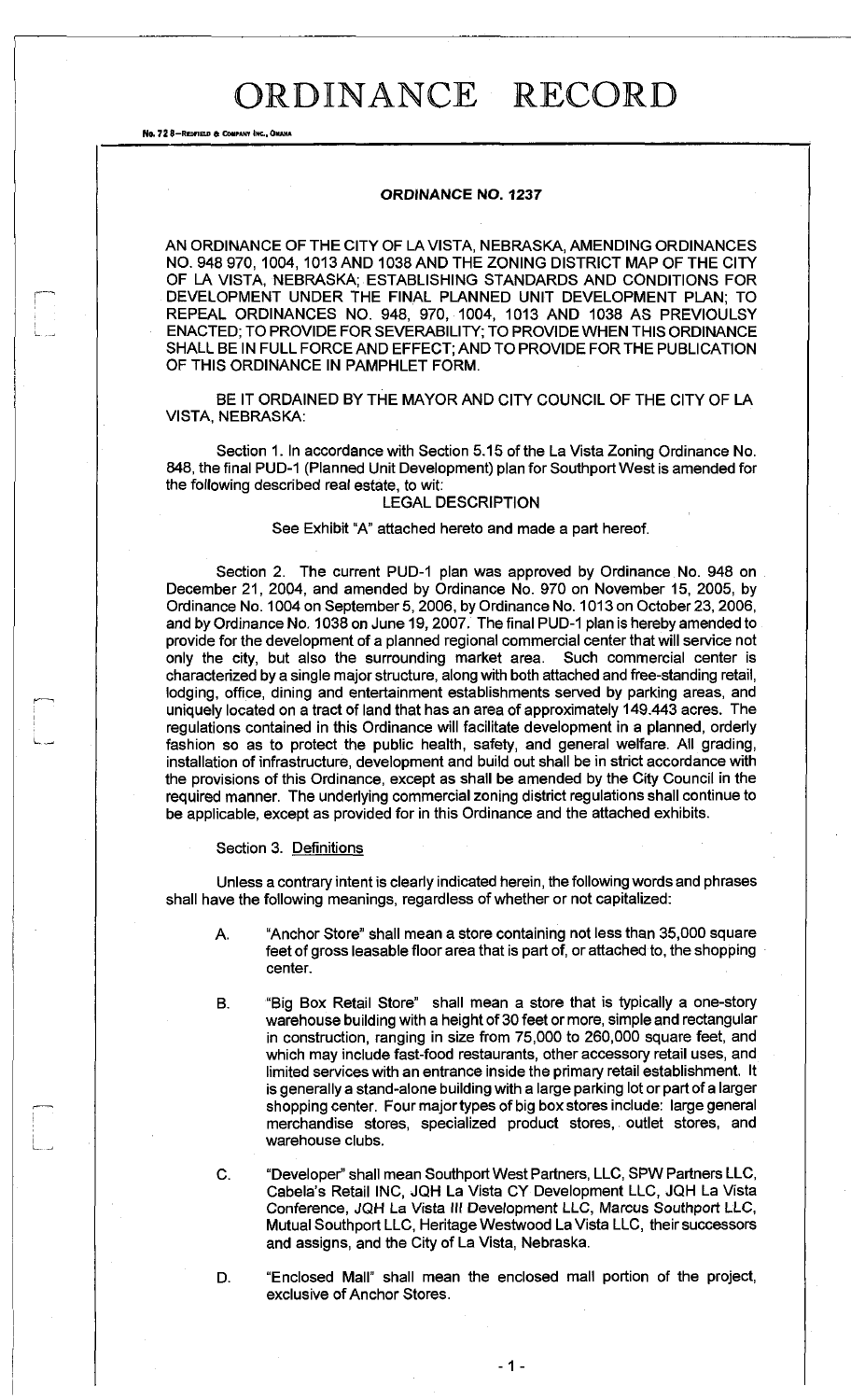No. 72 8-REDFIELD & COMPANY INC., OF

- E. "Free Standing Building" shall refer to any building or similar structure other than the Enclosed Mall that houses a single tenant or owner, each of whom conducts a separate business within that building or similar structure.
- F. "Gateway Corridor District" or "La Vista Gateway Corridor District" shall mean the City's overlay zoning district establishing basic site and building development criteria to be implemented within the boundaries of the overlay district.
- G. "Hotel and Convention Center" shall mean a Hotel and Conference Center proposed to be constructed on Lot 1, Southport West Replat Two.
- H. "Landscaping Easement" shall mean that area adjacent to the street rightof-way providing for required street trees and landscape material.
- I. "Multiple-attached Building" shall refer to any building or similar structure that houses more than a single tenant or owner, and in which numerous, discrete business activities are conducted.
- J. "Open Space" shall mean anything on the site except buildings, parking lot and vehicular circulation, generally pervious, but may include well landscaped pedestrian places, pools, pool decks and roof gardens.
- K. "Planned Unit Development Plan" shall mean a plan developed and approved that outlines certain provisions for the property and its uses. Such plan shall consist of the final plat, design guidelines, landscaping, etc.
- L. "Plat" or "the Plat," shall mean the final plat approved by the City Council or an administrative plat approved by staff.
- M. "Southport West Design Guidelines" shall mean the specific guidelines jointly developed, agreed to and amended by Developer and City for the Subdivision for the purpose, among others, of creating cohesiveness and ensure quality of materials, aesthetics and maintenance upon which all tenants and owners can rely and to ensure view continuity and creation of a sense of place through the use of common elements of site and architecture, a copy of which is attached to this Agreement as Exhibit "C" hereto.
- N. "Subdivision" shall mean the 149.443 acres of land described in Exhibit "A" hereto, to be known as "Southport West Subdivision."

### Section 4. Parcel Identification Map

Attached hereto and made a part of this PUD Plan for parcel delineation is the Parcel Identification Map for the Southport West PUD (Planned Unit Development), marked Exhibit "B".

### Section 5. Conceptual Site Plan

A conceptual site plan for each parcel shall be submitted to the City for approval prior to any lot development within said parcel.

## Section 6. Allowed Uses

Unless otherwise provided in this Ordinance, all Permitted and Permitted Conditional Uses allowed within the C-3 Highway Commercial/Office Park District shall be allowed on Parcels 1 and 2 except as modified below:

- A. The following uses shall be prohibited:
	- i. More than two fast food establishments with drive-thrus.
	- ii. More than one convenience store with limited fuel sales.
	- iii. Automobile/motor vehicle sales.
	- iv. Uses listed as exempt from property taxes under Neb. RS 77-202.
- B. The following uses shall be permitted only as an accessory use to an Anchor Store or a Big Box Retain Store: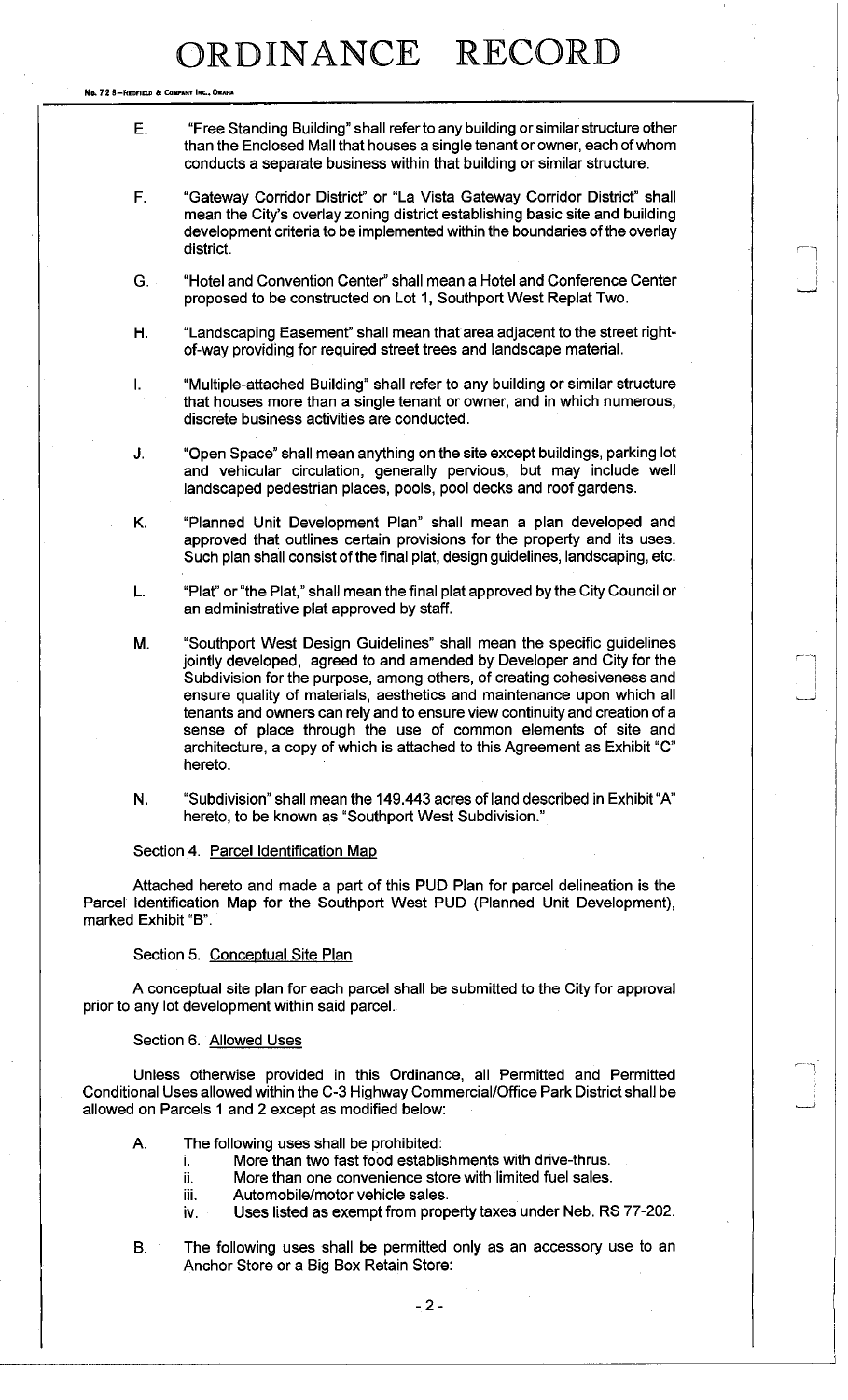- i. Automotive repair or service.
- ii. Fuel sales (passenger vehicles).
- iii. Horse and pet storage, except for overnight stay.

### Section 7. Building Design Guidelines and Criteria

A copy of the Southport West Design Guidelines in the form approved and amended by the City is attached to this PUD Plan as Exhibit "C". All applications shall adhere to requirements of the approved PUD Plan and Design Guidelines. Prior to issuance of a building permit, the City, Developer and the applicant shall have mutually agreed upon a specific design plan that complies with such criteria. The Southport West Design Guidelines of the PUD Plan take the place of Appendix A, B, and C of the City's Commercial Building Design Guide and Criteria dated . The City Administrator shall determine which design criteria is applicable in the event of a conflict between the two documents referenced herein.

### Section 8. Conditions

No. 72 8-REDFIELD & COMPANY INC., OM

Section 5.15 of the La Vista Zoning Ordinance No. 848 includes the Planned Unit Development Overlay District (PUD) and establishes certain regulations and guidelines pertaining to accompanying information required on a Plat, Site Plan and/or conditional use permits. All uses shall adhere to the underlying zoning district except as herein provided.

### A. General Conditions

The Parcel Identification Map and Conceptual Site Plan incorporate commercial uses (office and retail) on Parcel 2.

In addition, the following general site plan criteria shall be integrated into and made part of the Southport West PUD.

i. All subdivisions, public streets, public street rights-of-way and general development shall adhere to the standards and design criteria set forth in the La Vista Subdivision Regulations and the most current design standards adopted by the City of La Vista pertaining thereto unless otherwise stated within this PUD Plan and Southport West Design Guidelines.

ii. Unless otherwise specified herein, the development of the Southport West PUD shall comply with the applicable La Vista Zoning District Regulations or any other applicable City Codes.

## B. Land Use Design Criteria

Unless provided otherwise in this PUD Plan, all general use regulations, performance standards and provisions set forth in the La Vista Zoning Ordinance for the appropriate commercial zoning district shall apply to any development within Parcels 1 and 2. The negative elements of such uses as loading docks, heating, ventilation, or air conditioning (HVAC) units, or similar electrical or mechanical appurtenances shall be designed to be screened and buffered from view by the general public through the use of architectural features or earth berming and landscaping.

- i. Parcel 1. The intent of the design and layout of Parcel 1 (Southport West Replat Three is to develop a hotel(s) and conference center.
	- a. Building Height. Within these lots, permitted building heights will be a maximum of one hundred (100) feet above  $\mathbf{r}_1$ , the average finished grade of the ground at the perimeter of the building or as allowed by the Federal Aviation Administration (FAA).
	- b. Building Setback. No part of any building under eight (8) stories in height shall be erected within sixty (60) feet of the perimeter property line. No part of any building over eight (8) stories in height shall be erected within one hundred twentyfive (125) feet of the perimeter property line. The building setback from an internal lot line may be zero (0) feet if approved by the City as part of a PUD Plan.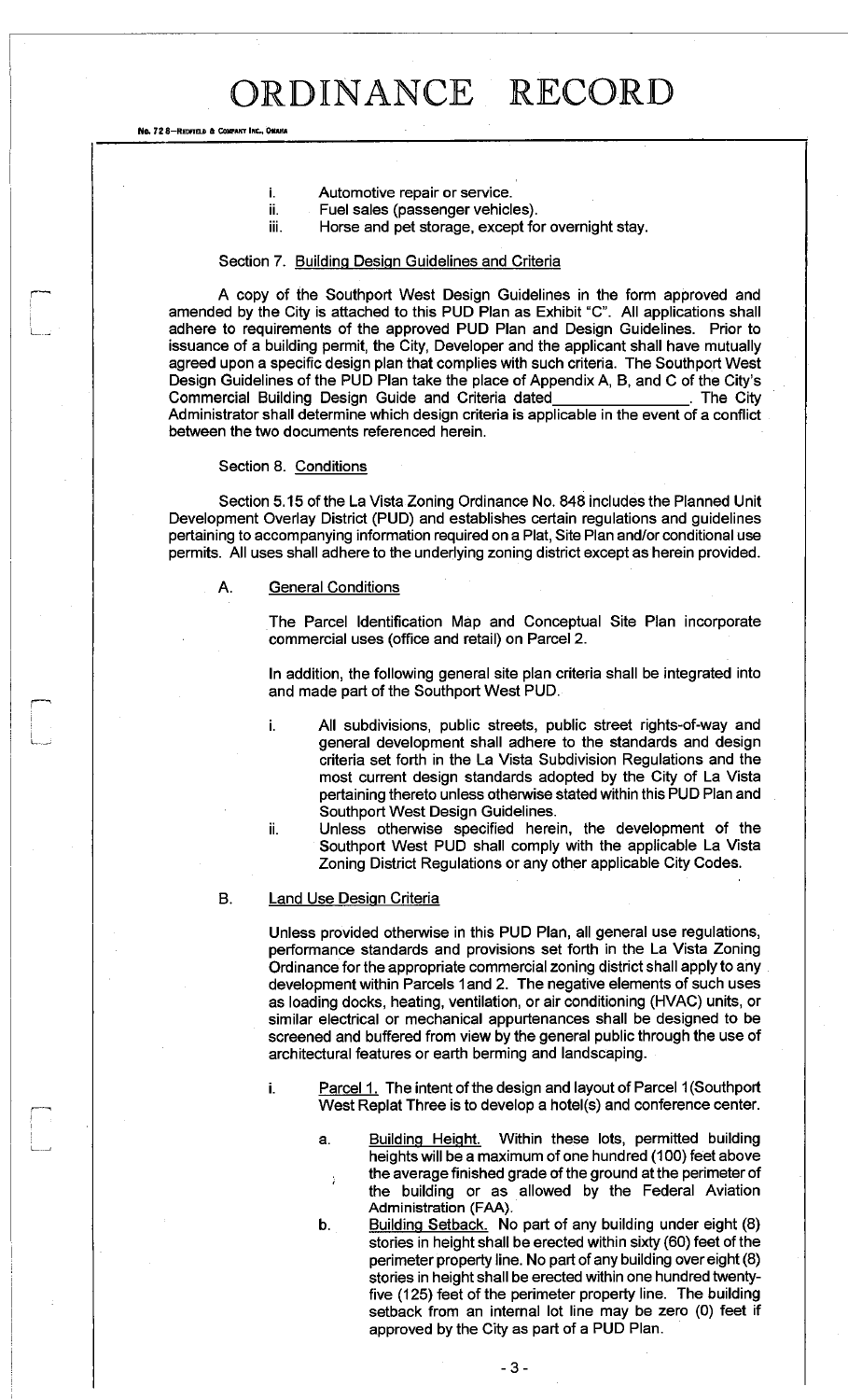No. 72 B-REDFIELD & COMPANY INC., OMAHA

c. Open Space/Buffer. The minimum required open space in this Parcel shall be equal to at least twenty-five percent (25%) of the gross area of the lot. Parking areas, except for driveways shall be effectively screened from general public view by incorporating the natural landscape and topography with the introduction of permanent earth berming of no less than two and one half  $(2  $\frac{1}{2}$ )$  feet above the top of curb of the adjacent public street. In any case, all parking areas shall include landscape areas, islands, screens, etc., equal to not less than ten percent (10%) of the total paved area. Such landscaped areas may be included as part of the 25% total open space. Landscaped islands within the parking area shall have ground cover of sodded grass, shrubs or other acceptable living plant material, unless the City specifically approves an alternate ground cover as part of the site plan review.

d. Landscaping Landscaping will include the integration of recommended overstory and understory trees, shrubs and grasses (Exhibits "C" and "D") throughout. Two (2) trees and five (5) shrubs or ten (10) clump ornamental grasses per one thousand (1,000) square

feet of required open space. Twenty percent (20%) of all required trees shall be a minimum of  $3-3$  % inch caliper. Eighty percent (80%) of all required trees shall be a minimum of 2-2 *Vz* inch caliper. The minimum height of coniferous trees shall be six (6) feet and may be counted as 2-2 % inch caliper. Required shrubs and ornamentals grasses shall be a minimum of 18-24" in height. These are minimum requirements. Landscaping along Westport Parkway and throughout parking lots shall be consistent with Exhibit "C". A complete and detailed landscape plan is required prior to building permit approval to assure compliance with the vision of Southport West Development and its approved guidelines,

e. Signage. All signs identifying the project may be permitted with approval of a sign permit based upon the adopted sign regulations except as modified herein.

ii. Parcel 2. The intent of the design and layout of Parcel 2 (Lots 1-3, 16, 19, 20, and 23-27, Southport West; Lots 1-3, Southport West Replat One; Lots 2 and 3, Southport West Replat Two, Lots 1 and 2, Southport West Replat Four, and Lots . 1-5, Southport West Replat 5) is to develop retail, office, entertainment uses, and/or individual businesses.

- a. Building Height. Within these lots, permitted building heights will be a maximum of ninety (90) feet above the average finished grade of the ground at the perimeter of the building or as allowed by the FAA.
- b. Building Setback. Building setbacks shall be the same as those listed in the C-3 Highway Commercial / Office Park District regulations unless otherwise approved by the City Council as part of a Final PUD Plan.
- c. Open Space/Buffer. The minimum required open space for each lot in this Parcel shall be equal to at least twenty-five percent (25%) of the gross area of the lot. Parking areas, except for driveways shall be effectively screened from general public view by incorporating the natural landscape and topography with the introduction of permanent earth berming of no less than two and one half (2 %) feet above the top of curb of the adjacent public street. In any case, all parking areas shall include landscape areas, islands, screens, etc., equal to not less than ten percent (10%) of the total paved area. Such landscaped areas may be included as part of the 25% total open space. Landscaped islands within the parking area shall have ground cover of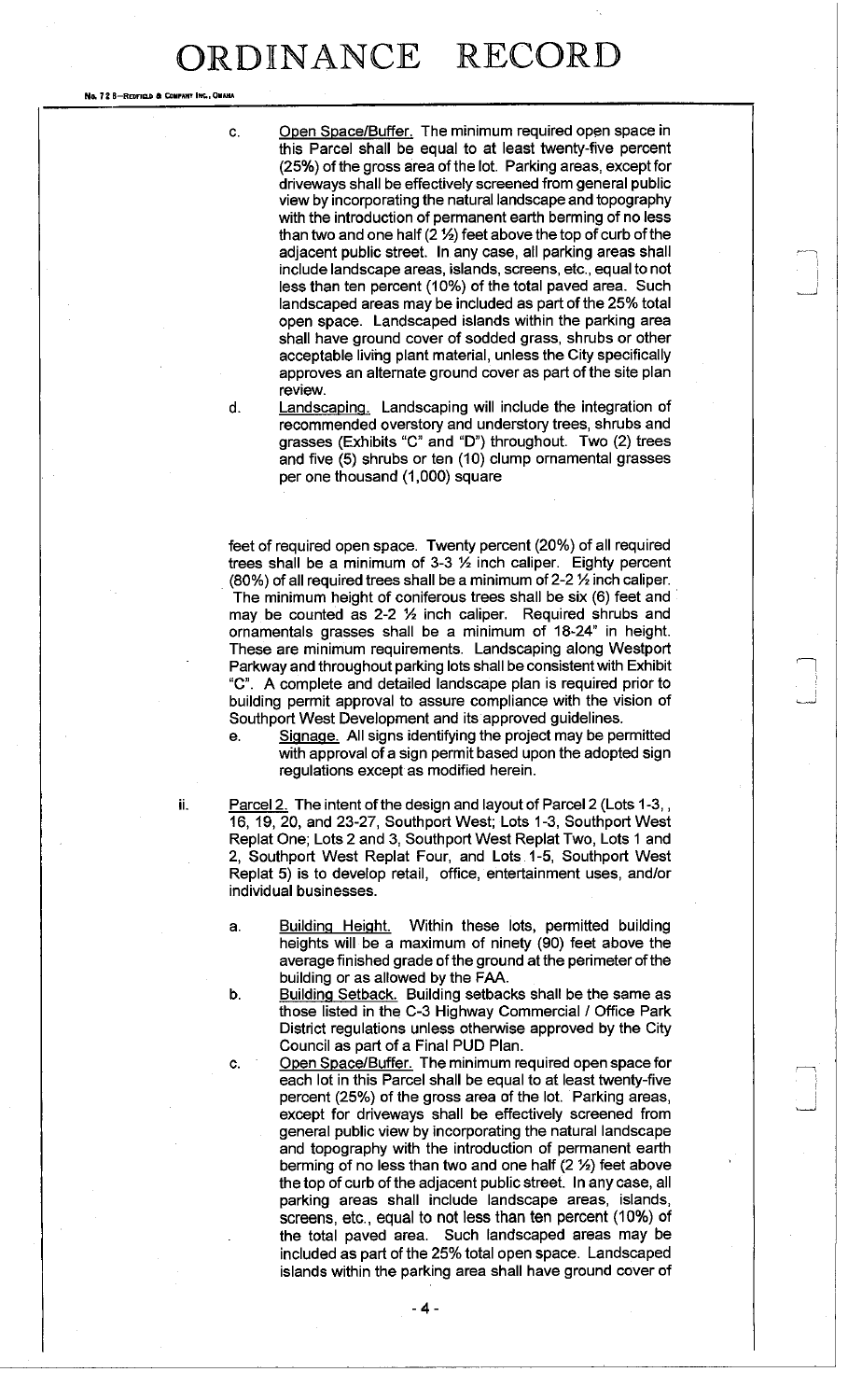sodded grass, shrubs or other acceptable living plant material, unless the City specifically approves an alternate ground cover as part of the site plan review.

d. Landscaping. Landscape will include the integration of recommended overstory and understory trees, shrubs and grasses (Exhibits "C" and "D") throughout. The minimum landscaping required shall be two  $(2)$ , 2-2  $\frac{1}{2}$  " caliper trees and five (5), shrubs or ten (10) clump ornamental grasses at ' 18-24" in height per one thousand (1,000) square feet of open space in each lot of the Parcel. The minimum height of coniferous trees shall be six (6) feet and may be counted as  $2-2$   $\frac{1}{2}$  inch caliper. These are minimum requirements. Landscaping along Westport Parkway and Southport Parkway and throughout parking lots shall be consistent with Exhibit "C". A complete and detailed landscape plan is required prior to . building permit approval to assure compliance with the vision of Southport West Development and its approved guidelines.

e. Signage. All signs identifying the project may be permitted with approval of a sign permit based upon the adopted sign regulations except as modified herein.

f. Public Spaces. Feature lakes, detention pond areas, easements for public amenities, sidewalks within open areas, pedestrian plazas and paved outdoor spaces (excluding parking lots) are encouraged in order to link commercial areas with pedestrian plazas and to create interaction.

### C. Commercial. Office and Mixed Use Site Design Guidelines

Buildings should be arranged to create view corridors between pedestrian destinations within and adjacent to the site including building entrances and open spaces. The corners of street intersections, particularly site entries, should be distinguished by special landscape or architectural treatments. The use of alternate paving materials to designate pedestrian traffic areas from vehicular use areas and travel lanes is strongly encouraged. The design of all streets and parking lots shall permit the travel of the fire department's vehicle access requirements. Overhead doors and loading docks shall be totally screened from public streets. When possible, the integration of storm drainage and detention should be designed to enhance the public space.

## D. Access and Off-Street Parking

i. Access. Driveways shall be located so that no undue interference with the free movement of road traffic will result, to provide the required sight distance, and to provide the most-favorable driveway grade. Access points within the development shall be limited to what is shown on the final plat and subdivision agreement. Any deviation from this shall require the approval of the City.

No. 72 8-REDFIELD & COMPANY INC., OMAHA

- ii. Off-Street Parking. Parking on lots in Parcels 1 and 2 should be provided based on the aggregate ratio of four and a half (4.5) offstreet parking spaces per one thousand (1,000) square feet of gross leasable floor area of improvements constructed on each lot, unless off-site/public parking is utilized with approval of the city.
	- a. Landscaping.
		- (1) Off-street parking areas containing twenty-five (25) or more parking spaces shall provide internal landscaping, other than that required in a buffer zone or along street frontages, and shall be protected by a concrete curb.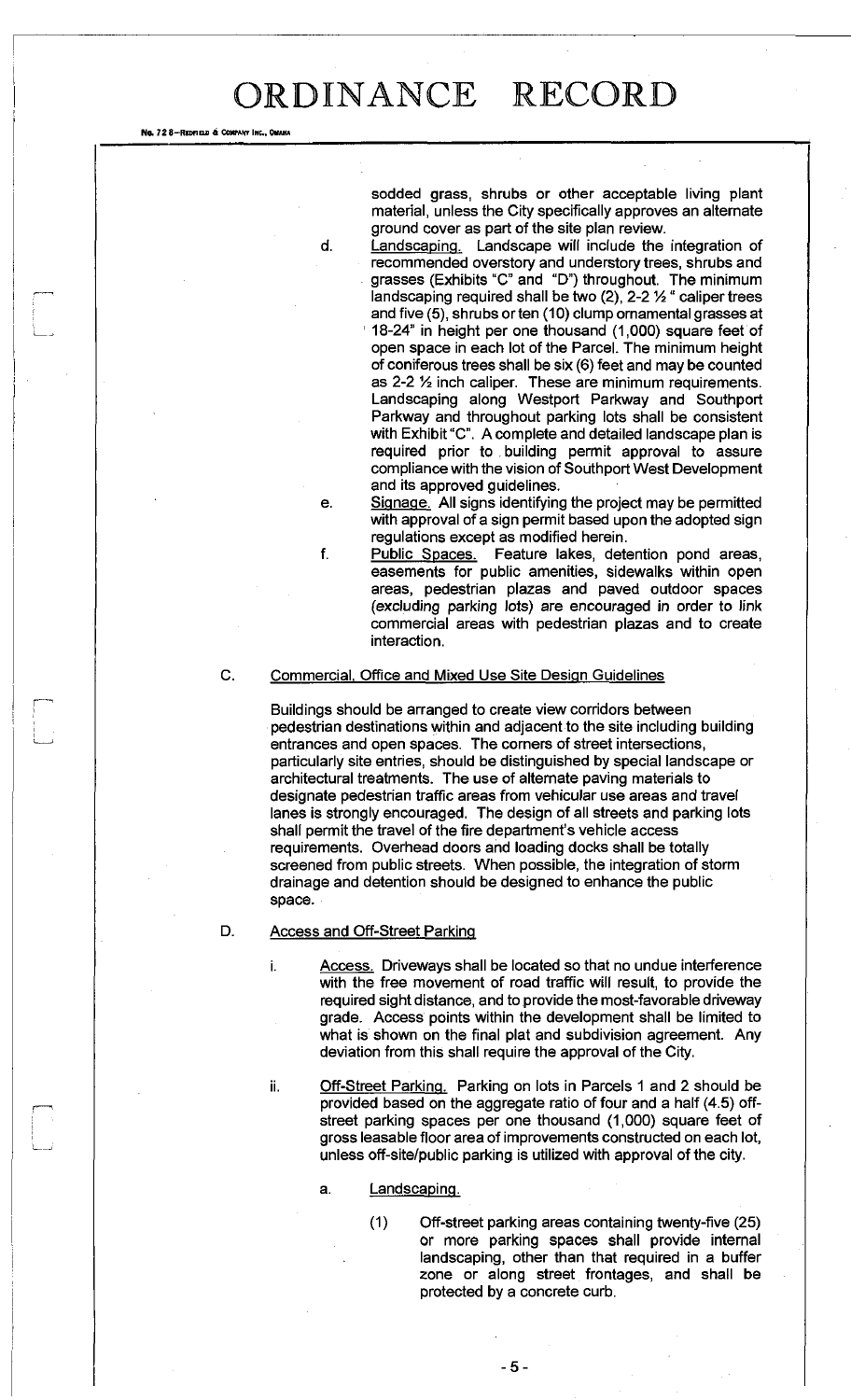No. 72 8-REDFIELD & COMPANY INC., OMAHA

- (2) Landscape islands a minimum of seven (7) feet in width shall be provided at the end of all parking rows. In addition, landscape islands a minimum of seven (7) feet in width shall be provided throughout the parking lots such that no parking space is farther than one hundred twenty (120) feet away from any landscaped space.
- (3) Required trees shall be located to minimize potential damage to vehicles, to insure adequate sight distance, and the maneuvering of emergency vehicles within the development and each lot.
- (4) The internal landscaped areas shall be located to direct traffic, dispersed throughout the lot to improve site aesthetics, and installed so that, when mature, it does not obscure traffic signs, fires hydrants, lighting, drainage patterns on site or adjacent properties, or obstruct vision for safety of ingress or egress.
	-
- (5) Parking areas shall be screened, recessed, or otherwise constructed and located so as to prevent the glare from automobile headlights illuminating adjacent properties and to minimize negative views from public streets.
- (6) Parking area lighting shall be shielded so as to prevent illumination of adjacent properties. A lighting plan shall be submitted for review in conjunction with any site plan.
- (7) Off-street loading areas shall not interfere with or impede the circulation or flow of traffic.

### E. Signage

All signs may be permitted with approval of a sign permit based upon the adopted sign regulations, except as modified herein. To the extent that the provisions of this PUD Plan conflict with or are more restrictive than similar provisions provided in the La Vista Zoning Ordinance, the provisions of this PUD Plan shall control.

This Ordinance recognizes that because of the size and scope of the project, and because access will be obtained to the development via large public arterial streets, the project has an extraordinary need for flexibility in the signage regulations applicable thereto. See Exhibits "E-1" and "E-2" for proposed site signage and example locations.

- i. Subdivision Signs. Two subdivision signs not to exceed fifty (50) square feet and fifteen (15) feet in height shall be allowed at each of the three (3) main entrances. Architectural elements of such signs shall not exceed maximum height for structures in the respected zoning district. The usage of such signs shall be limited to identification of the development itself. Such signs shall be setback a minimum of twenty (20) feet from the property line.
- ii. Identification Sign. One electronic message sign of no greater than twenty-five (25) feet in height may be allowed along the Interstate for City, conference and/or subdivision information, including events and business identification. Such sign shall be setback a minimum of twenty (20) feet from the property line and located upon a dedicated easement. Such sign shall not be of such intensity as to adversely affect adjacent properties or vehicular traffic.
- iii. Project Directory Signs. Project Directory Signs shall be allowed on the internal roadways, access roads, traffic lanes, walkways, sidewalks, access ways and trails of the subdivision to help facilitate movement through and around the development. The sign area, setback, and number of project directional signs located within the development shall be determined in conjunction with the issuance of the sign permit for the development. The Project Directory Signs may contain directional information about the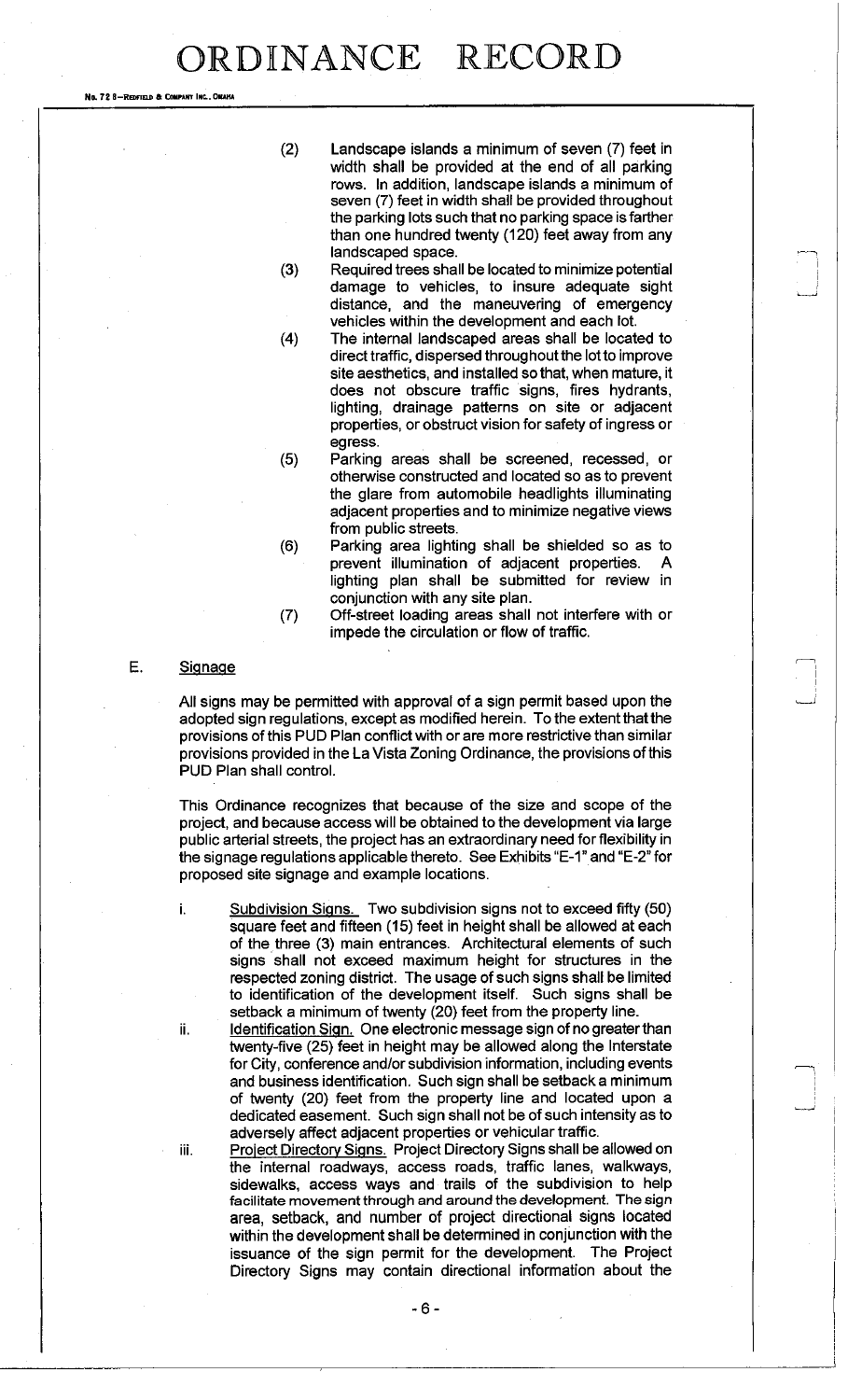No. 72 B-REDFIELD & COMPANT INC., OMAHA

location of individual businesses within the development, and such information may set forth the name of the business and use logos, service marks, or stylized letters that are identified with that business. Any Project Directory Sign may contain the Developer's logo and/or name for the development.

Vehicular Directory Signs. Vehicular Directory Signs shall not exceed ten (10) feet in height or twelve (12) feet in width with a maximum of eighty (80) square feet of sign area.

b. Pedestrian Directory Signs. Pedestrian Directory Signs shall not exceed ten (10) square feet per sign face with a maximum of four sign faces per structure. If attached to a light pole, the sign must have at least an eight (8) foot clearance between the level of the grade or sidewalk and the bottom of the sign face support structure.

iv. Center Identification Signs. Multi-tenant buildings, multi-attached buildings and free standing buildings as part of a mall in Parcel 2 may be allowed to advertise on center Identification signs. Such signs shall be a maximum of twenty-four (24) feet in height and contain a maximum of one hundred fifty (150) square feet of signage. Center identification signs may be allowed for individual users to identify their location off of internal streets or driveways with the approval of a sign permit. Such signs may include logos; located at least twenty (20) feet from the street right-of-way and ten (10) feet from the property line; and at not more than one per entrance.

v. Monument Signs. Monument signs for free-standing buildings in Parcel 2 shall not exceed twenty (20) feet in height. Such signs may include logos; located at least twenty (20) feet from the street right-of-way and ten (10) feet from the property line; and at not more than one per street frontage.

vi. Wall Signs - Big Box Retail Stores. Wall signs for big box retail stores may be erected on each exterior wall at a rate of three (3) square feet of sign area per one (1) lineal foot of exterior wall on a continuous plane, not to exceed ten percent (10%) of the wall area or one thousand (1,000) square feet, whichever is less. All signage constructed as wall signs may incorporate logos, service marks, and stylized letters that are identified with that business into the wall sign. Accent features of a wall sign may extend above the building fascia by no more than thirty percent (30%) of the overall height of the sign or ten (10) feet, whichever is less. No wall sign shall extend above the highest point of the building structure. Temporary advertising or promotional signage attached to exterior walls or windows shall be allowed only with an approved temporary sign permit issued under the Sign Regulations.

vii. Wall Signs - Indoor Theaters. Wall signs for indoor theaters may be erected on each exterior wall, not to exceed a total of nine hundred (900) square feet for all wall signs.

viii. Projecting Signs - Indoor Theaters. Projecting signs for indoor theaters may be erected on two of the exterior walls, not to exceed ninety (90) square feet per sign face.

ix. Incidental On-Site Directional Signs. Incidental On-Site Directional Signs, such as signs indicating exits, loading areas and parking areas, shall be consistent in design and color, or incorporate aesthetic features compatible with the architecture of the building, and shall not exceed six (6) square feet of sign area per sign.

x. Art Elements. Art elements shall be encouraged provided that said element does not consist primarily of text that identifies a particular tenant or store. Staff shall review all proposals and determine whether the proposal is in compliance prior to installation. Art elements shall not include logos, be recognizable as part of a corporate identity,, identify or have a mental connection to any one use, person, product, or business.

xi. Cart Corrals. Cart corrals shall be permanent fixtures and constructed with masonry, stone or block. No signage shall be located on the cart corrals.

SECTION 9. Repeal of Ordinances 948, 970, 1004, 1013 and 1038 as Previously